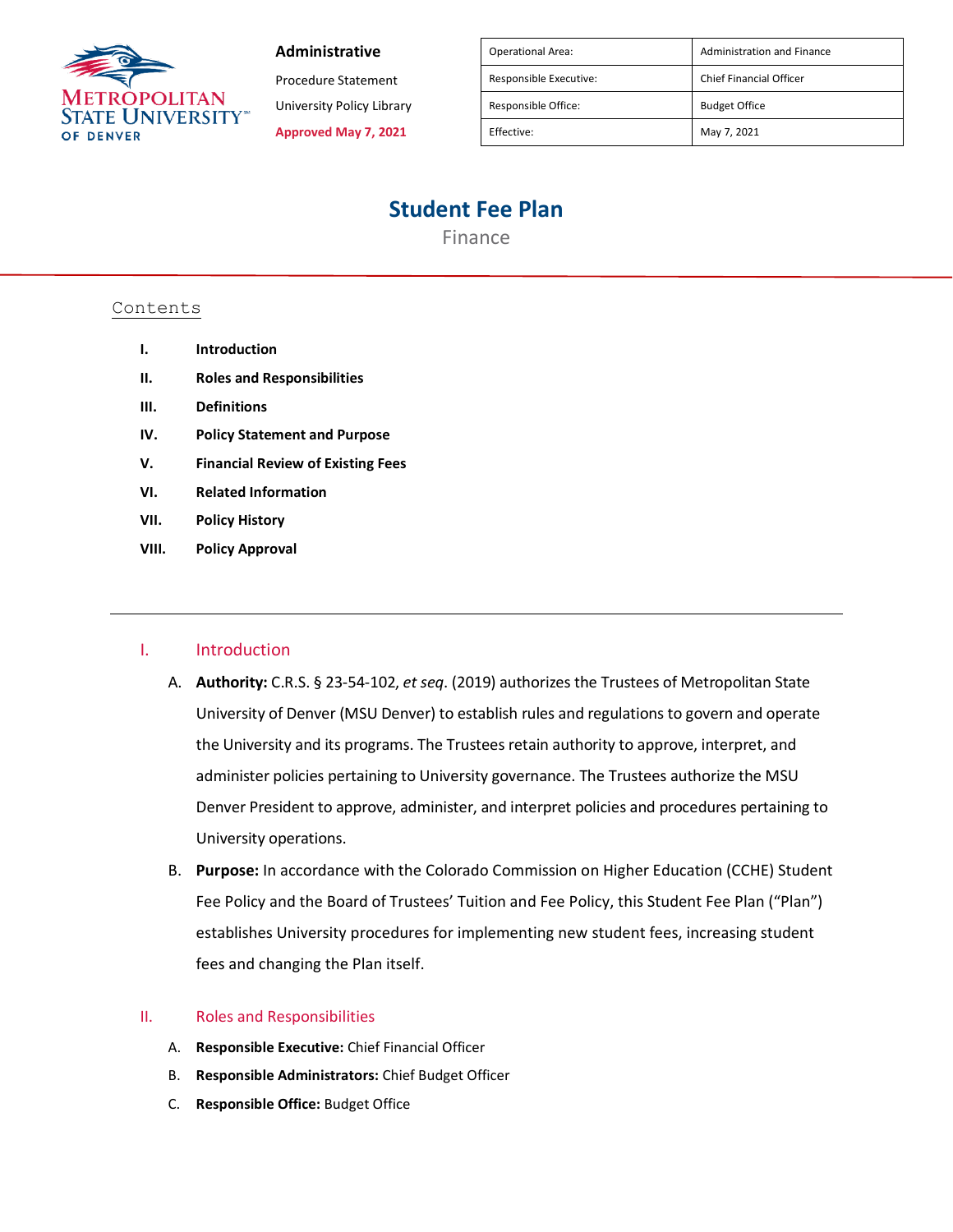#### D. **Procedure Contact:** Chief Budget Officer

#### E. **Additional Roles and Responsibilities:**

The Vice President (VP) of any of the University's Branches may request a new fee or changes to the current student fees; however, the Provost Office and VP of Students Affairs specifically coordinate with the Budget Office to follow the appropriate approval process:

- 1. **Chief Academic Officer:** The Chief Academic Officer or designee is responsible for coordinating with the Budget Office mainly for the Instructional Program Specific Fees as defined in this procedure.
- 2. **Chief Student Affairs Officer:** The Chief Student Affairs Officer or designee is responsible for coordinating with the Budget Office regarding student purpose fees as defined in this procedure.

## III. Definitions

**Fees:** Any amount, other than tuition, that is assessed to all individual students as a condition of enrollment in the university. Fees may be used for academic and non-academic purposes, including, but not limited to: funding registered student organizations and student government; construction, remodeling, maintenance and improvement of student centers, recreational facilities, and other projects and improvements for which a facility fee is approved; intercollegiate and intramural athletics; student health services; technology; mass transit; parking; and bond payments for which fees have been pledged. Fees are categorized as follows:

- **A. Administrative Fees:** Institution-wide fees used to provide administrative and support services not associated with a specific educational course or program, such as the one-time Application Fee or one-time Matriculation Fee.
- B. **Instructional Program Specific Fees:** Not institution-wide charges; these fees are assessed only to those students enrolled in a specific instructional program or class to cover costs directly associated with that educational program, department, or class.
- C. **Mandatory Fees:** Fixed sum fees charged to all students for items not covered by tuition and required of a large portion of all students, including:
	- 1. **Permanent Student Purpose Fees:** Institution-wide fees that support University programs and facilities of a permanent nature, including but not limited to: student centers, recreational facilities, intercollegiate athletics, childcare centers, campus health services, contract health services, and permanent student programs (e.g., student government and student activities). They are charged each term.
	- 2. **Non-permanent Student Purpose Fees:** Institution-wide fees that support specific noninstructional programs that are not within the definition of Permanent Student Purpose Fees, such as the RTD bus pass fee.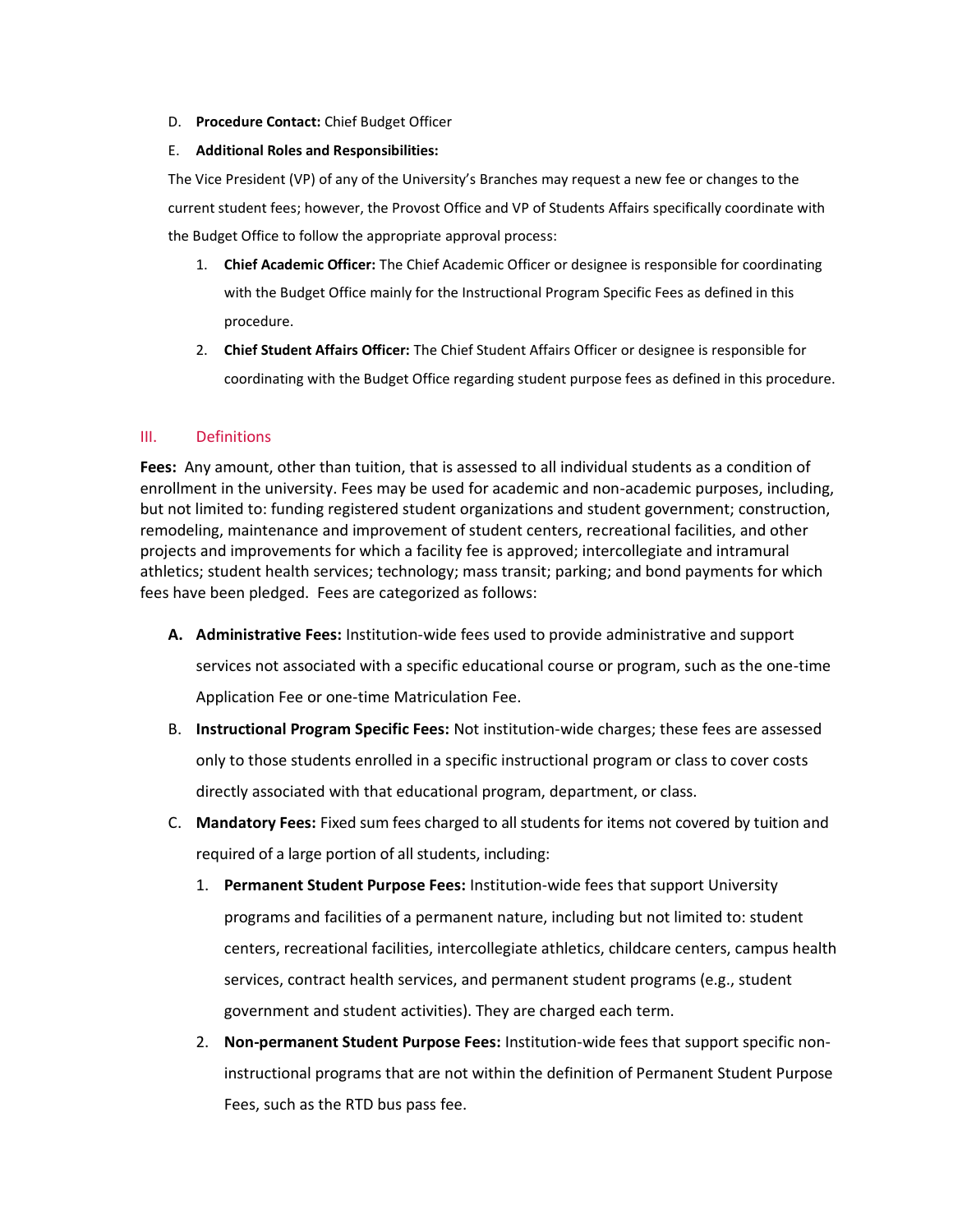- D. **Metro Bond Fee:** Institution-wide fee that provides capital financing for the construction of a new MSU Denver Neighborhood.
- E. **Pass-Through Fees:** Due to the unique tri-institutional structure of the Auraria Campus, in addition to the University's own student fees, these are fees that are collected for the Auraria Higher Education Center (AHEC) and the University of Colorado Denver (UCD). They are mainly AHEC Fees, including the AHEC Bond Fee, and are assessed by AHEC to all Auraria Campus students. MSU Denver collects such fees from its students only as an agent of AHEC. The AHEC Bond Fee is to repay bond obligations that are incurred for Auraria campus facilities. Under the AHEC policy, all new fee assessments are subject to an affirmative vote by the combined student bodies of the Auraria Campus.
- **F. User Fees and Charges for Services:** Not institution-wide charges; fees paid by individual students to exercise a privilege or to receive a service provided by an auxiliary facility, and to cover the cost of delivering other specific services that are incidental to instructional activities. For example, membership fees and fines or penalties.

**Mandatory costs increase:** Fees can increase by an approved mandatory cost percent, up to five percent, without student vote. These costs will be identified by the University during the budget cycle and can include any mandatory cost increases outside of the control of the fee supported program and identified on the attached addendum.

#### IV. Policy Statement and Purpose

- A. **Timelines for Fee Changes and Changes in Student Fee Plan**
	- 1. **Permanent Student Purpose Fees**
		- a. Changes to types of fees that exceed the five percent limit established for covering the mandatory costs or new fees may be implemented once per year, effective at the beginning of the next fall term. The following timeline must be followed:
			- i. Fall Semester: Identify new fees or necessary changes, including program fees. This should be completed by the department requesting the new fee or change. The department must coordinate with the appropriate Dean and Vice President and follow their internal process.
			- ii. First day of class: Spring semester written proposals for new fees or fee changes are due to the Budget Office for consolidation and compilation.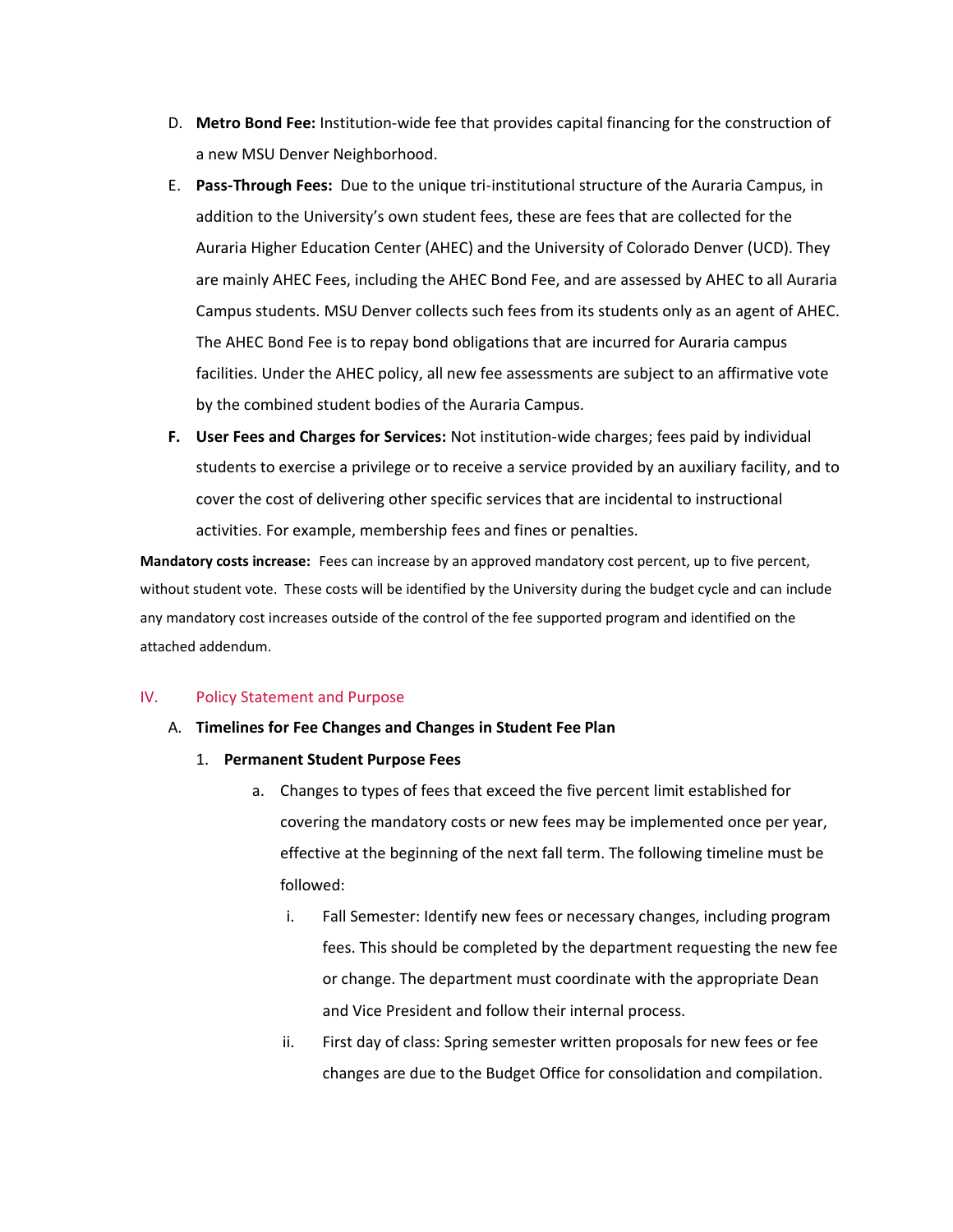- iii. Last business day in January: Proposals distributed to the Student Fee Review Panel, University Vice President of Student Affairs, and the Provost Office by the Budget Office.
- iv. Month of February: Review by Student Fee Review Panel, necessary notice given to students by the Student Fee Review Panel.
- v. Last business day of February: Recommendations are due to the Budget Office and all affected students from Student Fee Review Panel.
- vi. First two weeks of March: Review resolution procedure for negative feedback, if necessary.
- vii. Mid-March: Consolidated recommendations, including any negative feedback, are due to the Budget Office. The Budget Office will draft a Decision Memo based on the Student Fee Review Panel recommendation and will forward it to the University President and the Cabinet.
- b. If no referendum is required (Program Fees and Administrative Fees): Final recommendations (approved Decision Memo) are due to the Budget Office on the first day of April to ensure the recommendations are presented to the Board of Trustees Finance Committee and full Board for their approval.
- c. If referendum is required:
	- i. Mid-April: Student Government Assembly (SGA) places proposals approved by the University President on the student ballot in mid-April.
	- ii. Last business day of April: Referendum results are due to the Vice President for Student Affairs Office, Provost's Office, University President, and Budget Office from the SGA.
	- iii. June: Board of Trustees Finance Committee and Board of Trustees vote on fee changes. Subsequent notice is given to all students.
- 2. **Non-Permanent Fees:** Currently, all of the University's Non-Permanent Fees are AHEC Pass-Through Fees and they follow the process under A.4. of this section IV. Any possible future Non-Permanent Fees may be implemented or changed once per year effective at the beginning of the next fall term. Proposals for these types of fee changes should follow the same timelines as mentioned in A.4.
- 3. **Waiver of Timelines:** For good cause, the University President may change the above timelines as necessary.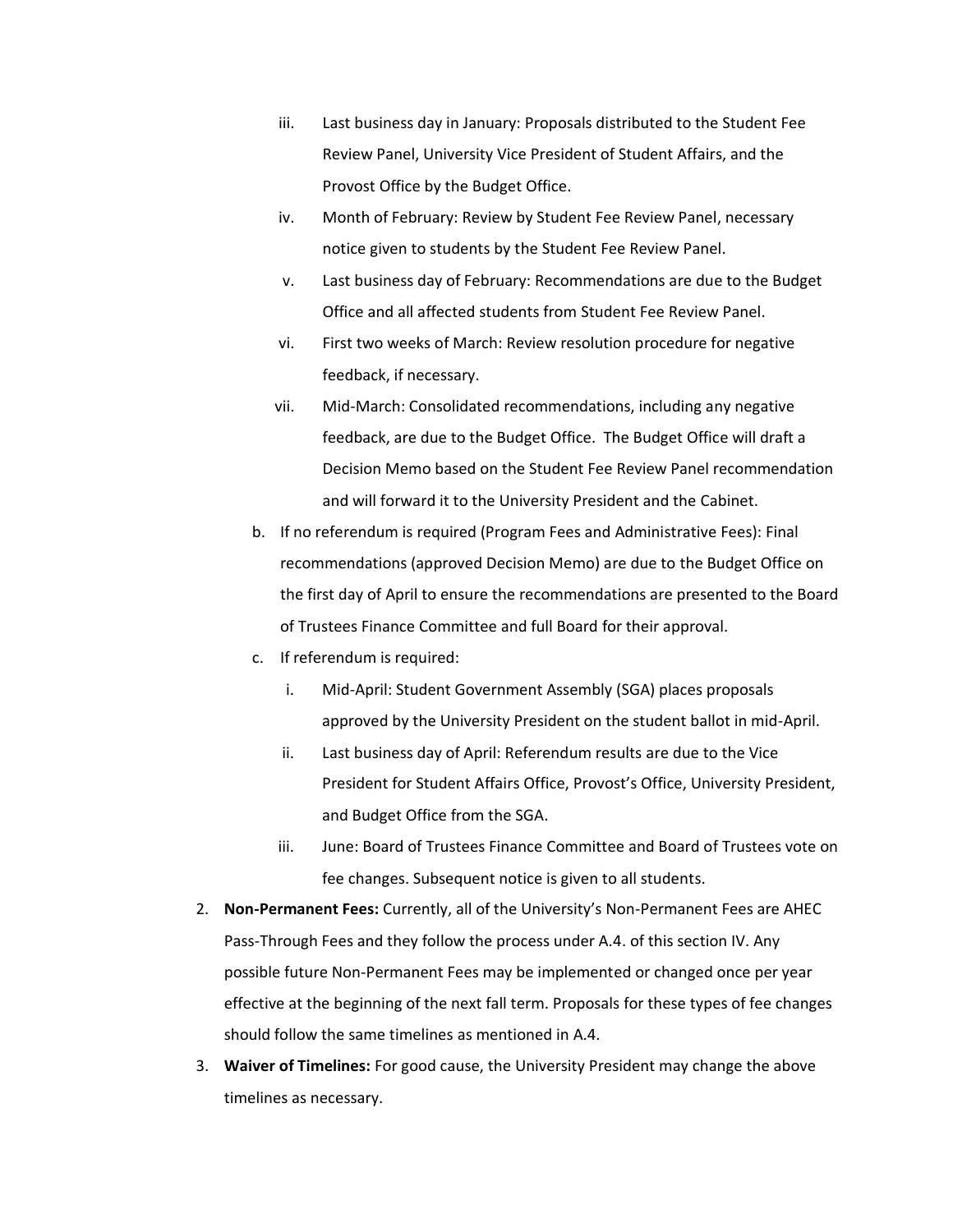- 4. **Auraria Higher Education Center (AHEC) Fees:** The Vice President of Administration, Finance, and Facilities will provide the Student Government Assembly, the Budget Office, Vice President for Student Affairs and the Provost's Offices with notice of AHEC decisions to add or change AHEC fees upon receipt of formal notice from AHEC. The University will work with AHEC to secure such notices as far in advance of the election as possible. Procedures to be followed are governed by the Auraria Higher Education Center Institutional Plan for Student Fees.
- 5. **Notice:** After final approval by the Board of Trustees, students will receive notice of new fees or fee changes at least thirty days in advance from the Vice President for Student Affairs AND/OR Provost Offices. The notice shall specify:
	- a. The amount of the new fee or fee increase;
	- b. The reason for the new fee or fee increase;
	- c. The purpose for which MSU Denver will use the revenues from the fee or increase;
	- d. Whether the new fee or increase is temporary or permanent and, if temporary, the date on which it will be repealed.

#### B. **Content of Proposals to Add Fees, Increase Fees, or Change the Fee Plan**

- 1. **Permanent, Non-Permanent, Administrative, and Instructional Program Specific:** Proposals to add or change fees must be presented in writing and include the following information:
	- a. The name of the academic department, program, or unit of the University;
	- b. The reason for the addition or increase;
	- c. The dollar amounts for the new fee, charge, or increase;
	- d. The estimated revenue to be generated by the new fee or fee increase;
	- e. The estimated number of students who will be paying the fee;
	- f. The effective date of the new fee or fee increase;
	- g. A description of student participation, if any, in the development of the proposal;
	- h. The expiration dates for the new or changed non-permanent fees.
- 2. **MSU Denver Student Fee Plan:** Proposed changes in the MSU Denver Student Fee Plan must be presented in writing and include the following information: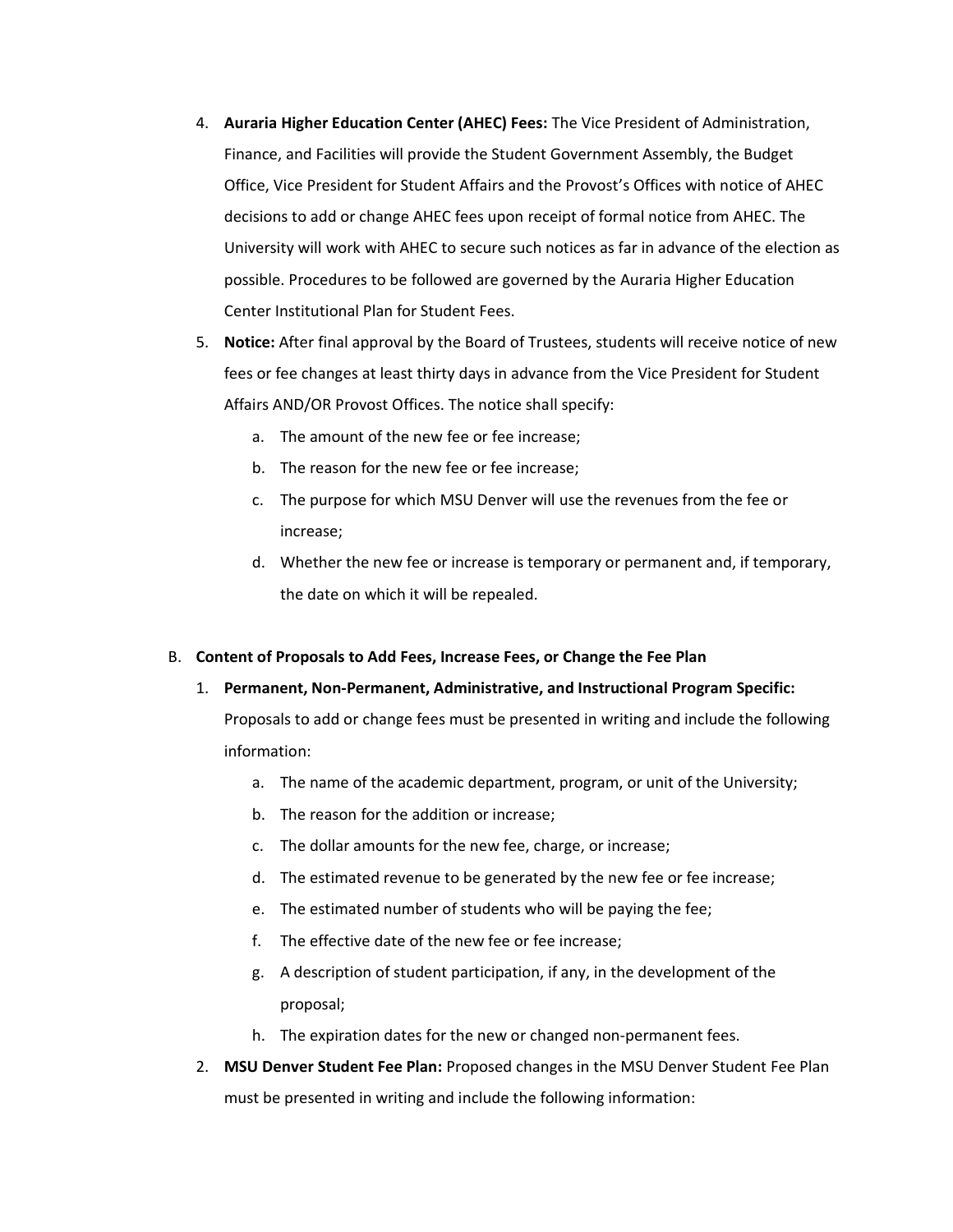- a. The name of the person or office requesting the change;
- b. The reason for requesting the change;
- c. The estimated number of students who will be affected by the change, if applicable;
- d. The proposed effective date of the change.

#### C. **Review and the University Approval Process**

1. **Proposal and Preliminary Approval Process:** Any member of the University community may submit requests for fee changes through the vice president with current or proposed spending authority for student fee revenue. The appropriate University Vice President's preliminary approval is required before any proposal for implementing or increasing MSU Denver student fees may be considered. The approved preliminary proposals will be forwarded by the Budget Office, where they are assembled and forwarded to the Student Government Assembly's Student Fee Review Panel, the University Vice President of Student Affairs and the Provost Office in accordance with the above timelines.

The approval process for Instructional Program Specific fee are different from the University's Mandatory fees. Once any new fees or increases in current fees are proposed by the Academic department/s through the related Dean, they need the Provost's approval before moving forward to the Student Fee Review Panel. Please also see 2.a of this section C.

- 2. **Student Fee Review Panel:** The SGA President will submit proposed new fees and increases in existing fees to a Student Fee Review Panel. The Student Fee Review Panel (Panel) will consist of two members of the SGA, one of which will be the SGA VP, and one other current SGA member, two undergraduate students who are not SGA members appointed by each vice president of Student Affairs and Academic Affairs, and one student appointed by the Office of Graduate Studies. The Student Fee Review Panel will also include one advisor from the Budget Office who only performs an advisory role. The Panel will issue a public notice to students within five working days after the receipt of the proposals, describing them and inviting comments and questions from students. The Panel will issue a public notice to students within five working days after the receipt of the proposals, describing them and inviting comments and questions from students.
	- a. In the case of instructional program charges, the Student Fee Review Panel will issue the notice to the affected students and provide them a reasonable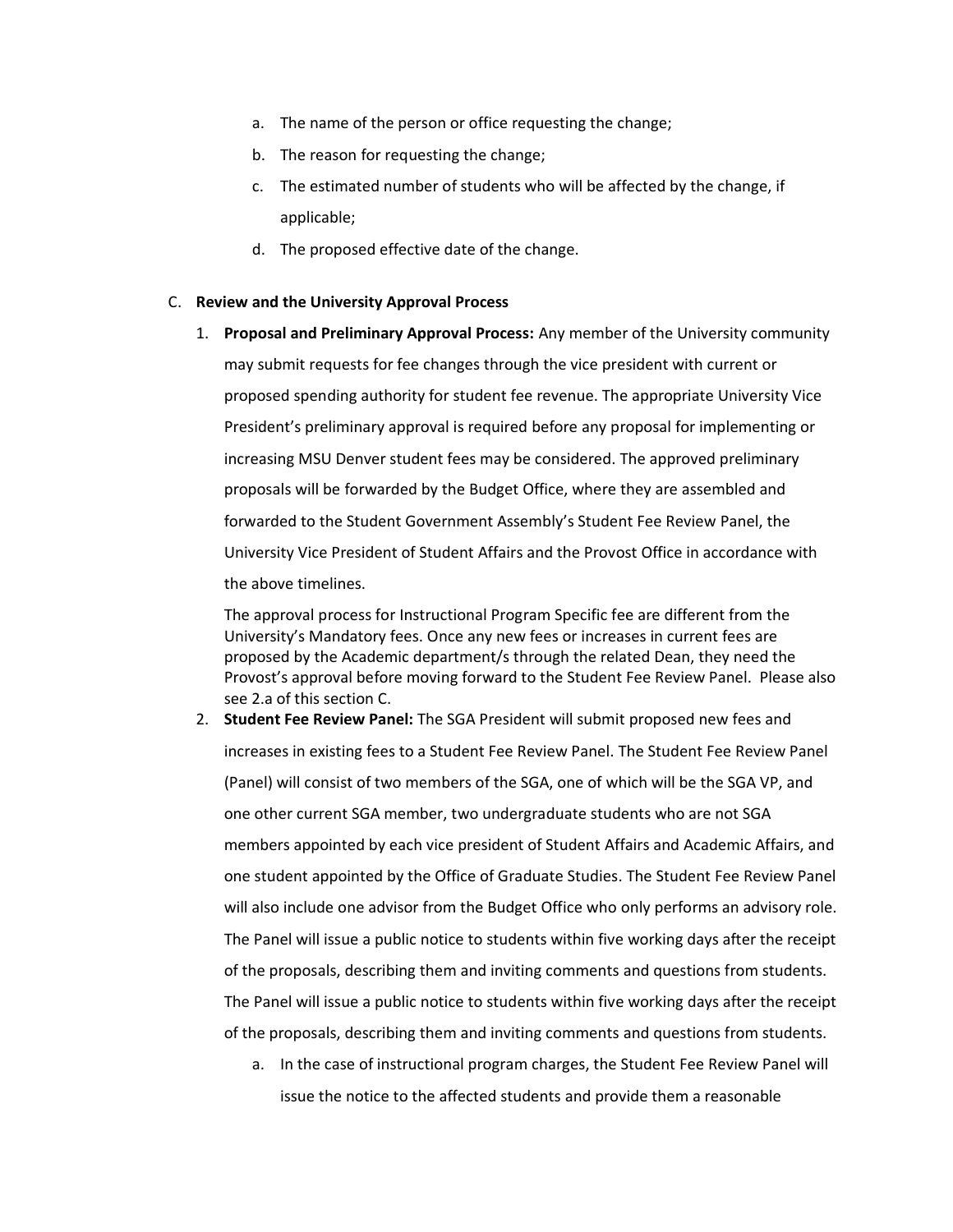opportunity to express their views. The Student Fee Review Panel will receive information and data from appropriate MSU Denver administrative staff and their designated Advisor from the Budget Office or department chairs as necessary to understand the proposals and respond to questions. The Panel may accomplish the task of informing students and seeking their responses by any reasonable and unbiased means approved and paid for by SGA, including literature, news articles, student forums, surveys, and non-binding preference votes. The Panel will receive comments and questions, and report the information received to the SGA and the Budget Office, Vice President for Student Affairs' and/or the Provost's Offices, together with the Panel's written recommendation for or against the proposal. The Panel's written recommendation will be issued in accordance with the above timelines and made available to students immediately. The University President will consider the recommendation in deciding on the proposal through the Decision Memo provided by the Budget Office based on the Panel's recommendation.

- 3. **Election Required for Permanent and Non-permanent Student Purpose Fees:** Any new or change above mandatory costs to Permanent and Non-Permanent Student Purpose Fee will require a referendum by the SGA. The results of an election concerning these fees or increases will determine whether the proposed fee can be forwarded for approval. If the referendum passes by majority vote it will then be sent on to the Budget Office to be added to the agendas of the Board of Trustees Finance Committee and the full Board, which may approve or reject the fee or fee increase. No new fee, fee increase, or fee extension that is defeated by a vote of the student body may be resubmitted for a student vote until the following regularly scheduled election.
- 4. **Election Procedure:** Elections will be conducted by the MSU Denver Student Government Election Commission as follows:
	- a. The Commission and the Administration will publish notice of the election in the Metropolitan and student portal and post such information at the Office of Student Government. The notice will include the location of polling places or website for online voting, the closing time of the polls, and full disclosure of non-biased factual information concerning the proposed fee increase;
	- b. The Commission will prepare the ballots;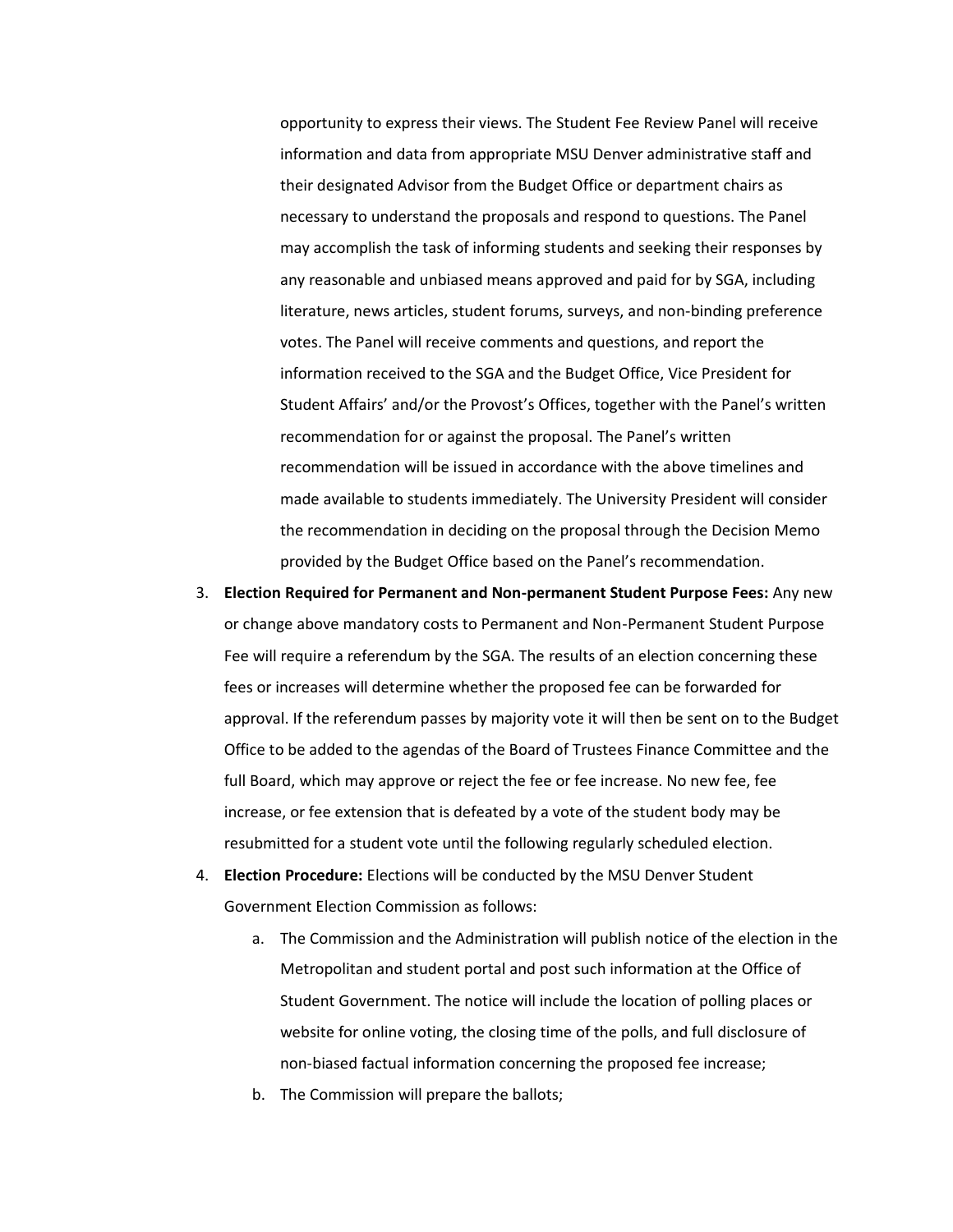- c. On the election date, a member of the Commission will establish voting locations, if necessary;
- d. Commission members will verify that each person who requests a ballot is a registered MSU Denver student who is eligible to vote;
- e. Commission members will certify the results of the election to the University President and to the SGA;
- f. Campaigning by the institution and student government will be restricted to providing factual information concerning the proposal.
- 5. **Complaints Concerning Existing Fees:** Any affected student may submit a complaint concerning fee funded services/programs by following the [Student Complaint Policy](https://nam04.safelinks.protection.outlook.com/?url=https%3A%2F%2Fwww.msudenver.edu%2Fpolicy%2Fpolicylibrary%2Fpoliciesa-z%2Fstudentcomplaints%2F&data=02%7C01%7Clari%40msudenver.edu%7C69fa452aa6944d54e12e08d86641ec1e%7C03309ca417334af9a73cf18cc841325c%7C1%7C0%7C637371780613162240&sdata=FU0pyRLfXBApwkGTg6LmXEPw5iKfrvFXWLS4qf16WJY%3D&reserved=0) or applicable department/program level policies. The Student Complaint Policy is the official means of communicating complaints that are not covered under any other University policy, and all decisions are final.
- 6. **Feedback Concerning Proposed Fees:** A potentially affected student may submit feedback concerning a proposed new fee or fee increase to the Student Fee Review Panel by end of February or early in March. This Panel will communicate any concerns or negative feedback to the Budget Office to be included within the Decision Memo.
- 7. **Student Opportunity to Address the Board:** Students and their representatives shall be given the opportunity to present their concerns about student fees during any Board of Trustees meeting in which student fees or fee proposals are to be presented and/or discussed. Protocol requirements established by the Board of Trustees shall be observed by students making such presentations.
- 8. **AHEC Fee Change Process:** The approval process for AHEC fees follows the AHEC Institutional Plan for Student Fees. After new AHEC fees are approved, those fees must be approved by the MSU Denver Board of Trustees before the assessment of the fee is made.

#### D. **Identification and Itemization of Fees**

1. **Itemization of Fees:** Student billing statements issued each term will disclose each fee assessed to the student. If Bond Fees are assessed, the statements will identify that portion of the general student fee that is applied to the repayment of the bonds.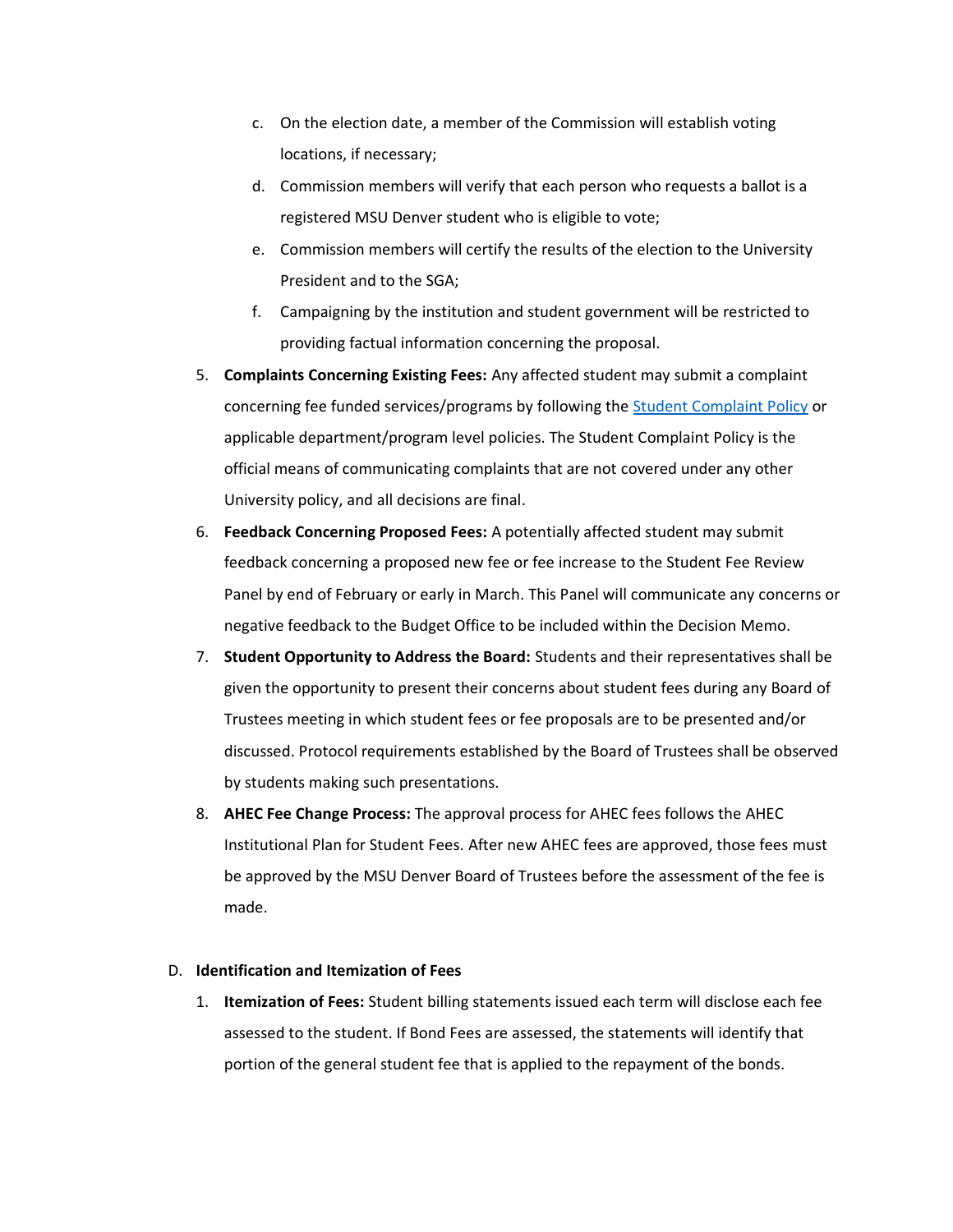2. **Existing Fees** are categorized in the addendum attached to this policy. The addendum shall be amended as fees and charges are added, discontinued, increased or decreased and does not require a change in the Plan.

## V. Financial Review of Existing Fees

All fees require regular financial review and evaluation, which includes rate assessment, fee revenue use, and unspent fee revenue balances. The Budget Office will coordinate a biennial review of the fees covered by this Plan to be conducted along with the area fiscal manager. Fees will be reviewed regarding their original purpose, intended and current use of fee revenue. The Program Fees should be reviewed annually by the Provost Office. The Provost Office will provide an explanation for any uncommitted fee fund balances over \$25,000 to the Budget Office.

Reviews will be conducted in consultation with the respective department, and other parties relevant to the type and purpose of the reviewed fee(s). Findings and recommendations from this review will be submitted to the Chief Financial Officer, Vice President of Student Affairs, and the Provost Office for final decision on continuance or termination of the fee(s). If it is deemed that a specific fee has an excessive balance without a spending plan, then an action plan will be implemented by the appropriate VP in order to spend down the balance according to the original intent of the fee. The amount of an excessive fund balance could be determined in coordination with the Budget Office and based on the expected revenue and use of these funds. For example, after analysis of the revenue generated by a specific fee, its use and spending plan, a percentage of its revenue could be defined as its appropriate fund balance.

#### VI. Related Information

- A. Board of Trustees Tuition and Fee Policy
- B. Fee and Mandatory Costs Addendum

# VII. Policy History

- A. **Effective:** This updated Student Fee Plan shall apply to all fees for Fall 2021.
- B. **Revised:** This Student Fee Plan supersedes all previously approved MSU Denver Student Fee Plans.
- C. **Review:** This procedure will be reviewed every three years or as deemed necessary by University leadership.

#### VIII. Policy Approval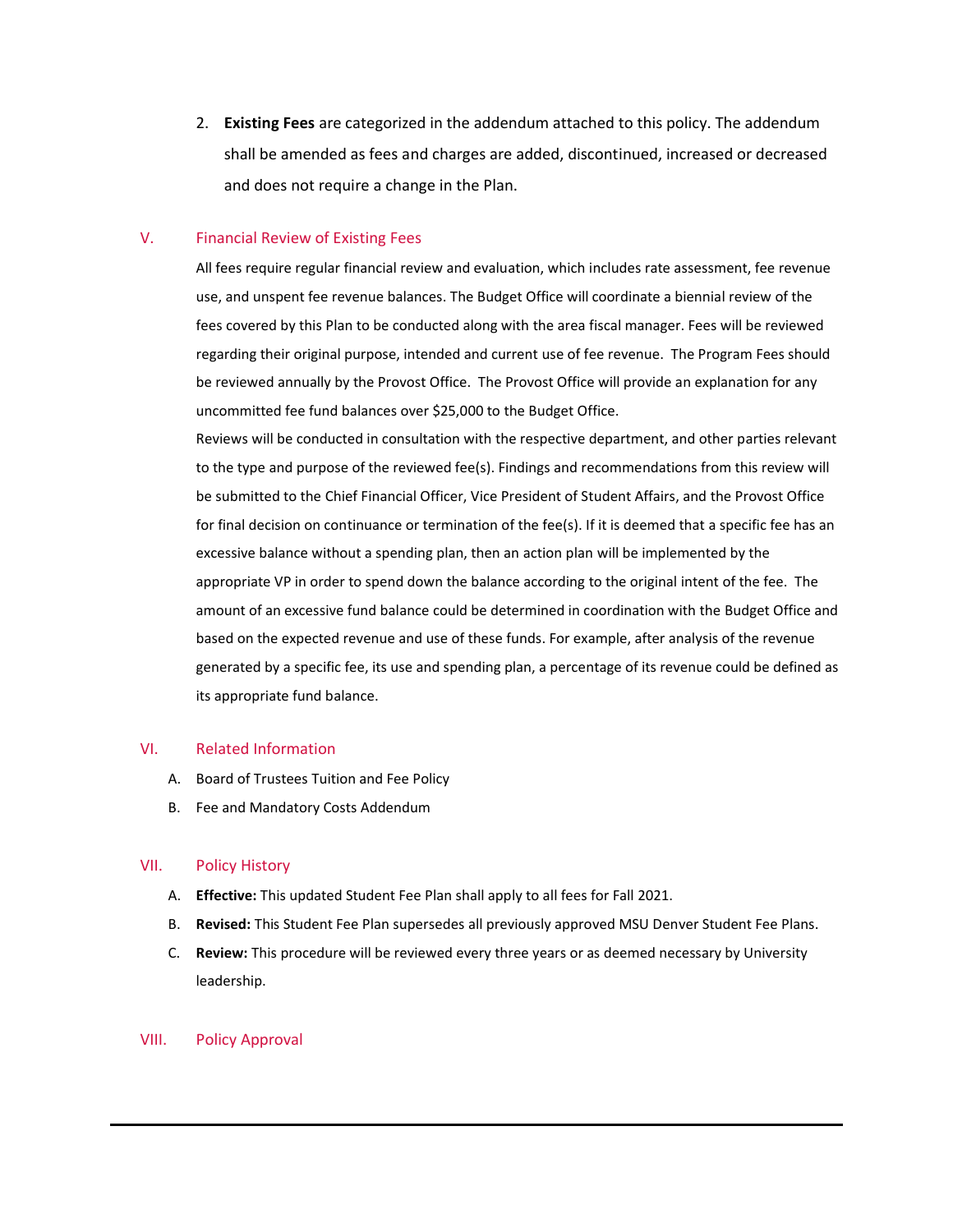N/A

*Chair, Board of Trustees, Metropolitan State University of Denver* Date

Date